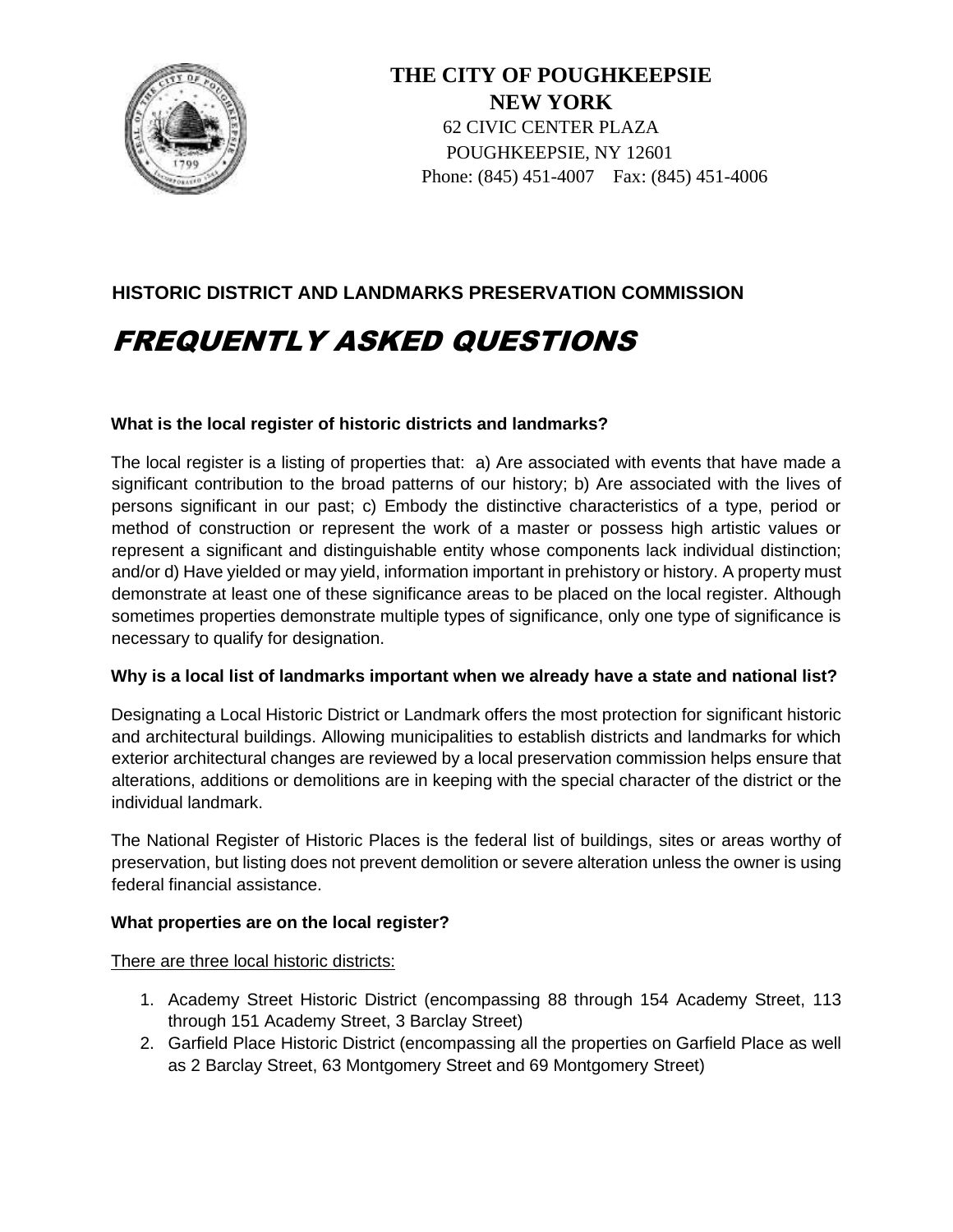3. Dwight Street-Hooker Avenue Historic District (encompassing all the properties on Dwight Street as well as 120 S. Hamilton Street and 79, 81, 83 and 85 Hooker Avenue).

## 34 individually designated local historic properties include:

20 Academy Street (Lady Washington Fire House) 21 Academy Street (Enquirer Building) 4 Balding Avenue (Hermance House) 24 Balding Avenue (Hasbrouck House) 148 Cannon Street (Governor George Clinton School No. 8) 204 Church Street (Cannon House) 11 Davies Place (Holy Comforter) 16 Davies Place (Harloe House) 18 Davies Place (Levi Lumb House) 1 Grand Street (Zimmer House/St. John the Baptist Rectory) 3 Grand Street (St. John the Baptist/First German Evangelical Lutheran) 115 Hooker Avenue (Morschauser House) 284 Main Street (Welles-Zimmerman Building - DEMOLISHED 2009) 317 Main Street (Grant Building) 328 and 330 Main Street (Livingston Buildings) 370 Main Street (French Pastry Shop) 635 Main Street (Glebe House) 73 Mansion Street (Cossum House) 28 Market Street (Nelson House – DEMOLISHED 2012) 120 Market Street (Soldiers Fountain and Park) 57 Montgomery Street (Bain House) 62 Montgomery Street (Jacob Corlies House) 149 N. Clinton Street (Clarence Lown Memorial Rock Garden at College Hill Park) 149 N. Clinton Street and 12 Bartlett Street (College Hill Park) 36 N. Clover Street (Pelton Mansion and Wheaton Park) 83 N. Water Street (Hoffman House and Reynolds Homestead) 55 Noxon Street (Barrett Art Center) 81 S. Hamilton Street (Currier House) 85 S. Hamilton Street (Corlies-Brinckerhoff-Rutherford House) 87 S. Hamilton Street (Wilkinson House) 103 S. Hamilton Street (Corlies-Ritter-Hart House) 20 Springside Drive (Springside Porter's Lodge) 20 Springside Drive (22-acre Springside Landscape) 83 Worrall Avenue (Travis House).

## **What is the Historic District and Landmark Preservation Commission, and what does it do?**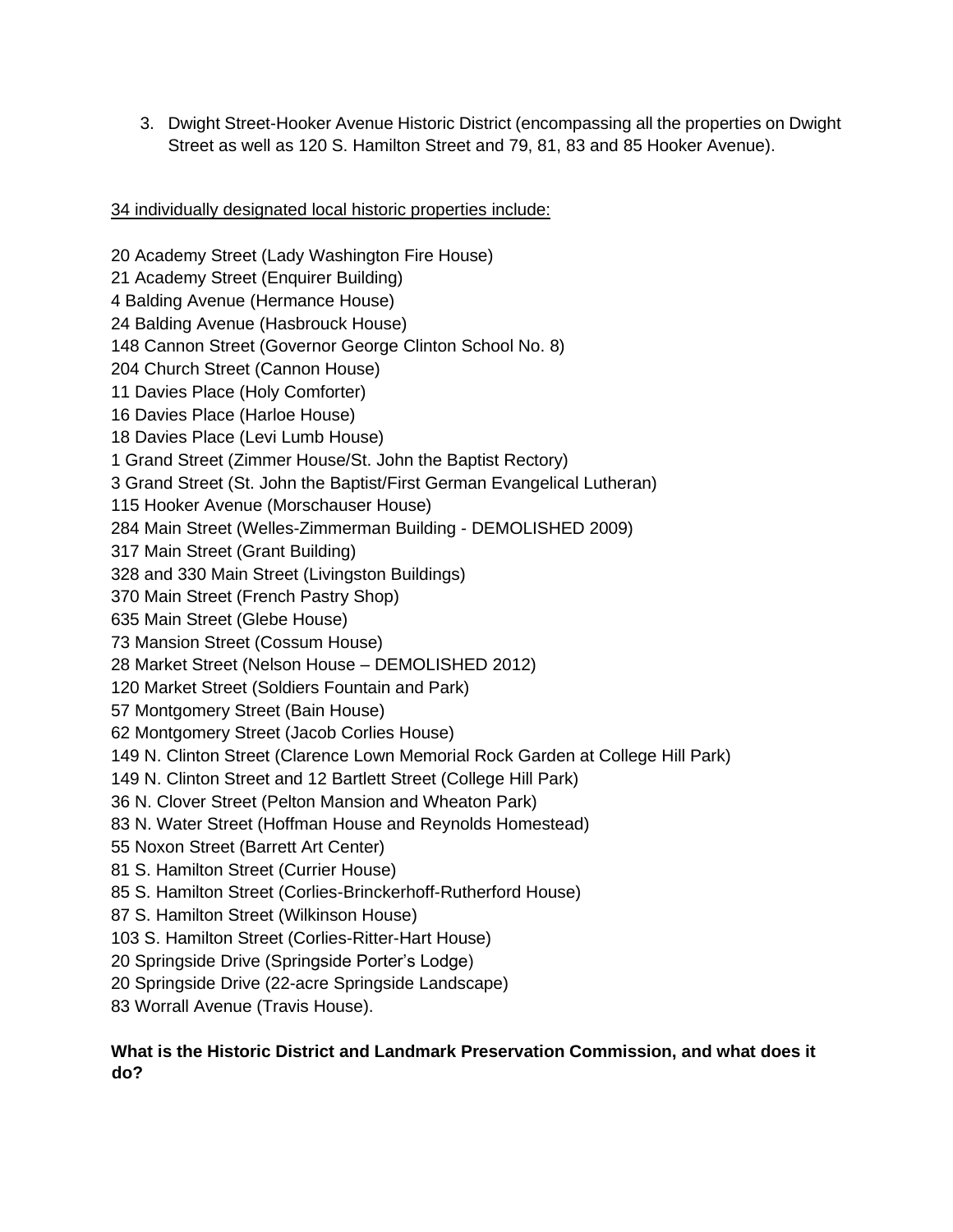The City of Poughkeepsie Historic Districts and Landmarks Preservation Commission (HDLPC) is responsible for reviewing applications for permission to alter historic buildings and properties, and for recommending designation of historic landmarks and historic districts.

Any individual or group may nominate a building or place for designation as a Historic Structure, Historic Site, or Historic District. The HDLPC reviews the applications and makes a recommendation to the Common Council that a structure or site should be declared historic. The HDLPC may also, on its own motion, make recommendations for designation to the Common Council. The Council then acts upon the HDLPC's recommendation.

Once an historic structure, historic site, or historic district designation has been approved by the Common Council, the structure, site or district is under the protection of the City of Poughkeepsie's Historic Preservation Ordinance (see Section 19-4.5 of the city code). Changes to the exterior require the owner to obtain an approval (also known as a "Certificate of Appropriateness" or COA) from the HDLPC prior to commencement of any work. This approval is the HDLPC's written affirmation that a proposed change is sympathetic to the historic character of the property and consistent with the intent of the ordinance.

## **Who is on the HDLPC, and when do they meet?**

The seven members of the HDLPC are appointed by the Mayor and must include an architect, a historian and a preservationist. Three members must live in a historic district or landmark. All members must have a demonstrated interest in historic preservation and architectural development in the City of Poughkeepsie. Meetings are held on the 3<sup>rd</sup> floor of City Hall in Common Council Chambers on the second Thursday of the month at 7pm. Occasionally, due to holidays, meetings need to be rescheduled. Therefore, it is advisable to check the city's website calendar or call the Planning Department at 451-4047 to confirm the meeting date and time. The HDLPC does not accept "walk-in" applications at meetings.

## **If I own a historic property, under what circumstances do I need to apply for approval from the Preservation Commission?**

If your house is listed on the local register as an individual local landmark or is part of a local historic district, all exterior alterations, additions, and demolitions require review by the HDLPC. This includes alterations that do not require a building permit.

Exterior alterations include, but are not limited to the following: Removal or replacement of architectural detailing including, but not limited to, porch spindles, columns, railings, window moldings, cornices; construction of additions or decks; window and door replacement; installation of storm/screen windows; masonry work; roof and/or gutter replacement with a different material; siding replacement with a different material; removal of walks or replacement of walks with a different material; construction of new walks or driveways; construction or removal of fences and walls; enclosure of porches; placement of antennas, solar panels, satellite dishes; altering, removing or replacing accessory structures such as garages or carriage houses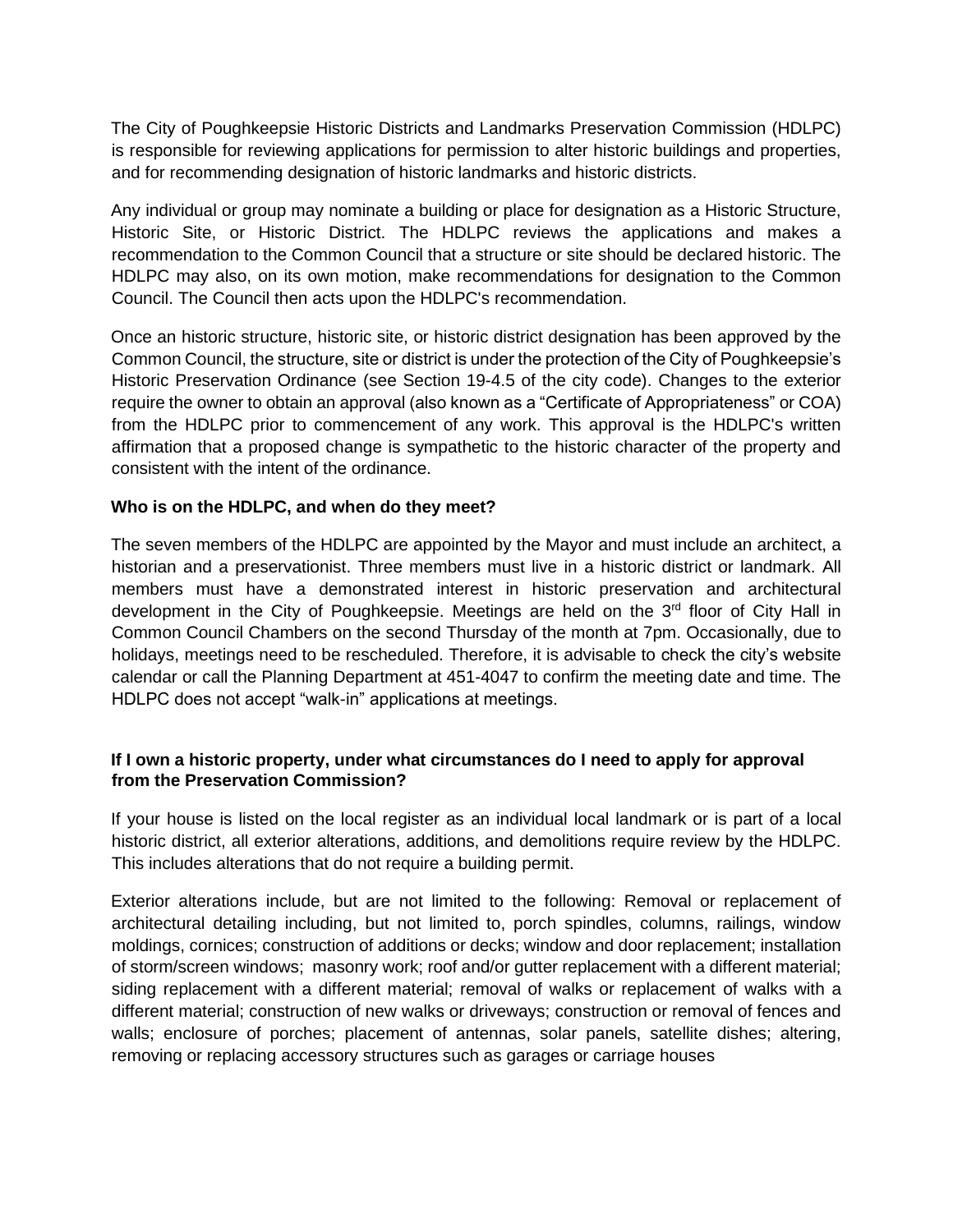Altering, removing or adding significant landscape features are also projects reviewed by the HDLPC. The key word is *significant*. The HDLPC does not review every plant, but it does review character-defining landscape features, such as large trees, fencing, driveways, walkways or changes to a historic garden designed by a known landscape architect.

**Ordinary repair and maintenance** does not require review by the HDLPC. Generally, ordinary repair and maintenance is characterized by minor "like for like" replacement of materials (for example, replacing rotted wood sashes with new wood sashes of the same appearance, repainting of previously painted surfaces using same paint colors, etc.). Ordinary maintenance does not change the external appearance of the building except through the elimination of the usual and expected effects of weathering. For example, if you replace some rotted clapboards on the side of your house with clapboards of the same wood, width and thickness it would be ordinary maintenance. However, if you planned to remove your 20-inch diameter porch posts and replace them with 5-inch diameter posts, you would be altering the appearance of the building which would require HDLPC review.

All projects and buildings are different, and answers to specific questions may also differ**. It is always best to check before beginning work.** If you are unsure if your project needs approval, please contact the Planning Department at 451-4047.

## **What criteria are used to decide whether an alteration is appropriate?**

The HDLPC must follow a set of standards when reviewing permit applications. The HDLPC has adopted "Standards for Rehabilitation," federal guidelines established by the Secretary of the Interior [\(https://www.nps.gov/tps/standards/rehabilitation/rehab/stand.htm\)](https://www.nps.gov/tps/standards/rehabilitation/rehab/stand.htm). "Rehabilitation" is defined as *"returning a property to a state of utility through repair or alteration which makes possible an efficient contemporary use while preserving those portions and features of the property which are significant to its historic, architectural and cultural values."* 

This definition assumes that at least some repair or alteration will be needed in order to provide for an efficient contemporary use; however, these repairs and alterations must not damage or destroy materials, features or finishes that are important in defining the building's historic character. The following rehabilitation principles guide commission decisions:

- Retain distinguishing qualities and characteristics.
- Repair existing features, materials and finishes. If deteriorated, replace in kind.
- Be authentic: if a feature is missing, use historic documentation to guide replacement.
- Respect the evolution of historic changes, fashion, taste, and use.
- Do not use treatments that damage historic materials (for example, improper repointing or exterior masonry cleaning techniques that may cause or accelerate building deterioration).
- New construction should not destroy historic features or materials, nor alter historic character. Additions and new work should be compatible with the historic property.

## **How do I apply for a Certificate of Appropriateness (COA), and what documents should I submit with the application?**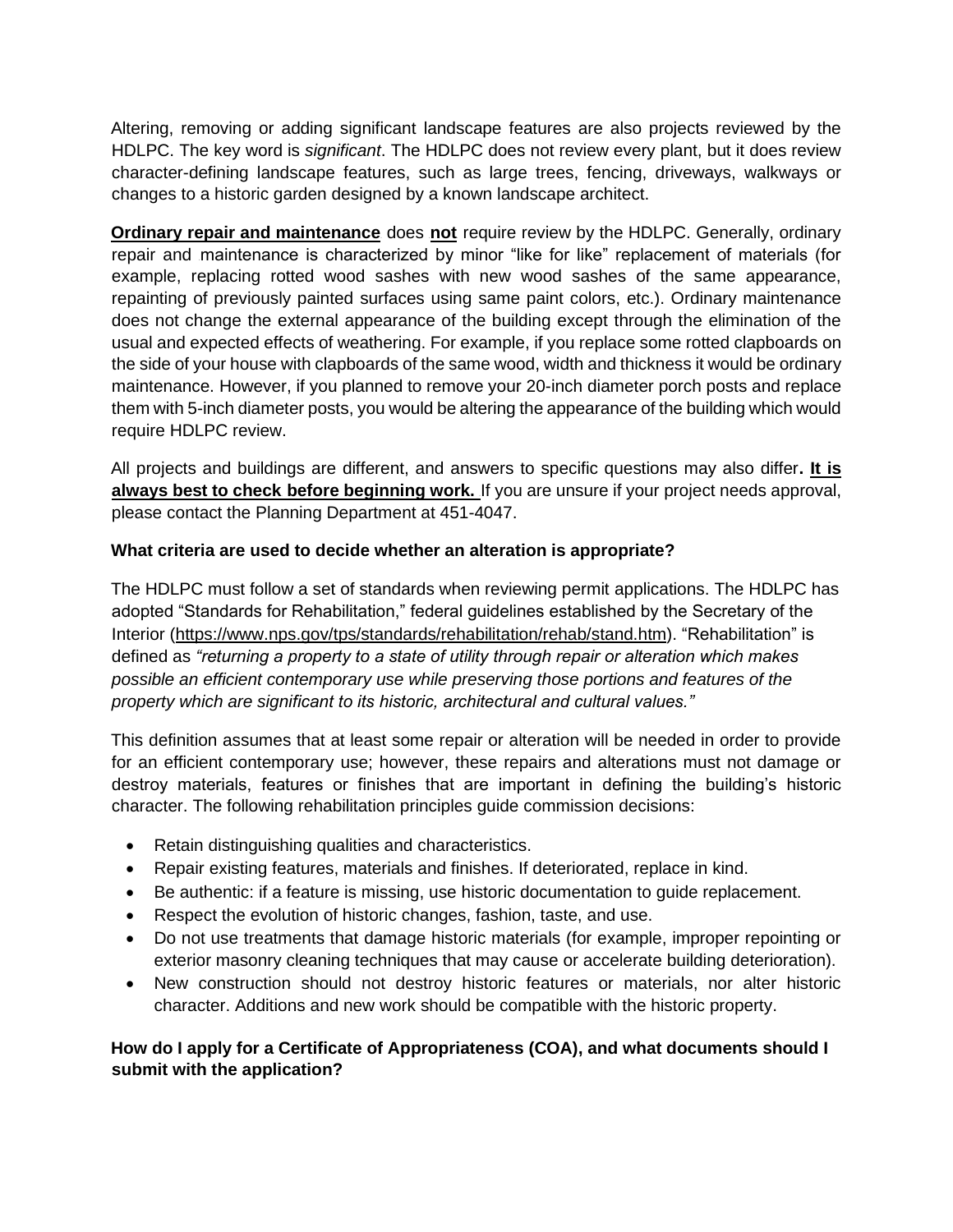You apply to the HDLPC by submitting a completed application package to the Building Department's intake officer. The application form, with detailed instructions, is available from the Building Department at City Hall or by downloading the application from the HDLPC page on the city's website. It is recommended that all applicants read the instructions carefully. Incomplete applications may not be acted upon, causing delay in the overall review of a project. Applications to the HDLPC should be made *at least two weeks prior* to the HDLPC meeting date. At the current time, there is no fee for review by the HDLPC.

## **How long does it take to get a decision, and how will I be notified of the commission's decision?**

Upon receiving an application, the HDLPC must first decide if the application is complete. Once the application has been accepted as complete, the HDLPC must approve, approve with conditions or disapprove applications within forty-five (45) days. Most often, decisions are made immediately upon review and discussion of the application. The HDLPC may also call a public hearing and call witnesses, including historians, architects, engineers, planning consultants, or other experts to aid in their review.

## **Does the city have any tax incentives, loans or grants for restoring a landmark property?**

1.The City has a tax incentive program that is "intended to create a real property tax exemption that preserves or increases the historic character of real property located within the City of Poughkeepsie." (Section 14-83 of the Code of Ordinances, entitled "Historic Property Tax Exemption," describes the parameters of this program in more detail.) Under this program, historic properties may be exempted for a period of time from tax increases resulting from rehabilitation projects that add assessed value to a property. Applications for such exemptions must be submitted to the City Tax Assessor *prior to the start* of any rehabilitation project. Questions and applications for a real property historic tax exemption should be directed to the City Tax Assessor at 451-4039.

2. From time to time, the City develops programs offering grants or low interest loans to property owners desirous of improving their property. Questions about any current programs should be directed to the Planning Department at 451-4047.

3. For properties that are listed on the National and State Register of Historic Places and are located within distressed census tracts, New York State and the federal government offer historic tax credit programs to help offset the cost of rehabilitating historic properties. Almost all of Poughkeepsie is located within distressed census tracts that would qualify National and State listed historic properties to apply for these benefits. For more information on these state and federal financial incentive programs, visit the New York State Office of Historic Preservation website at [https://parks.ny.gov/shpo/tax-credit-programs/.](https://parks.ny.gov/shpo/tax-credit-programs/)

## **Why would I want my property included in a local historic district?**

Local historic districts were set up to protect the investment of owners and residents of historic properties and protect historic areas from loss of historic fabric. Research by the National Trust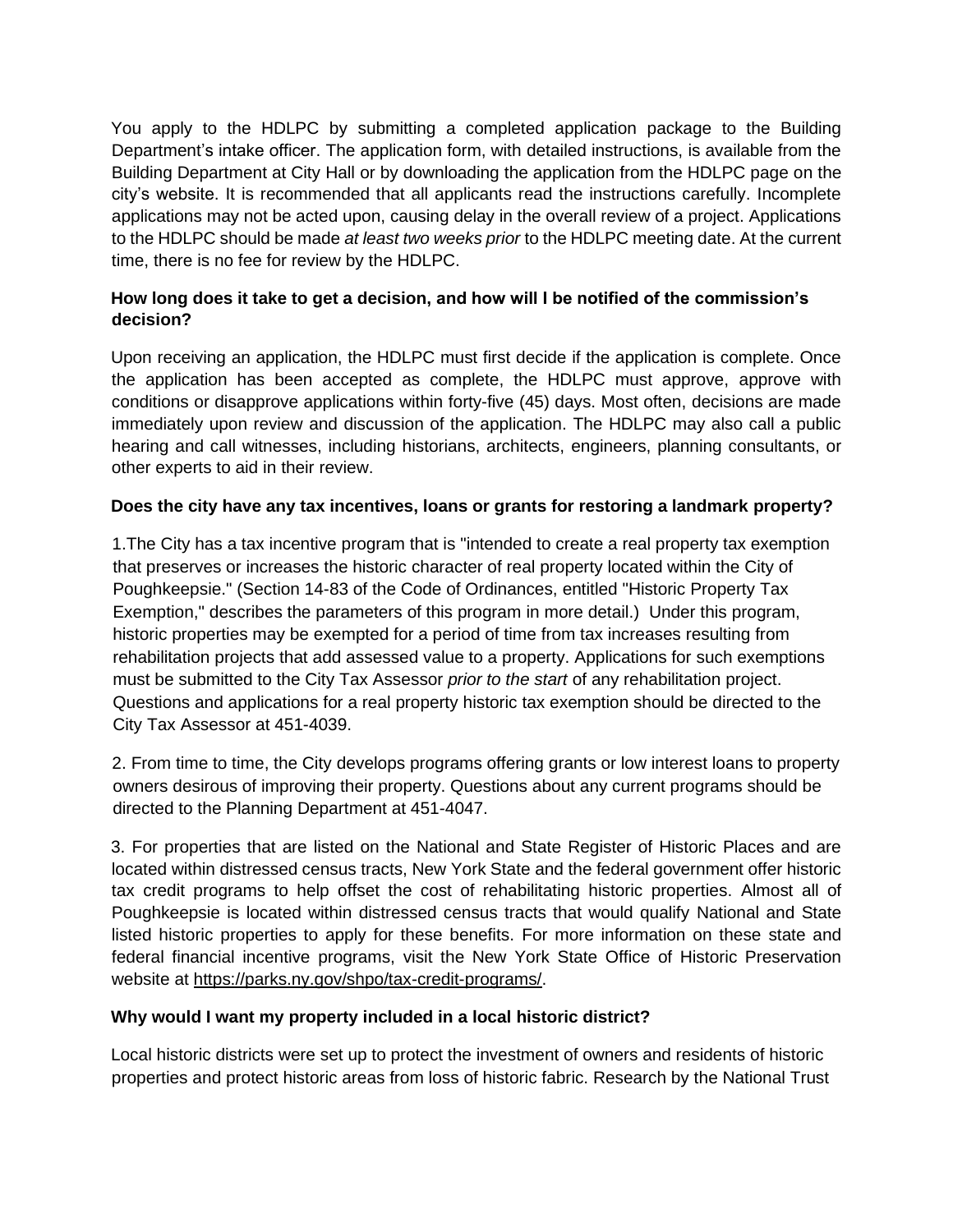for Historic Preservation has found that local historic districts provide the following benefits to their community and to their owners and residents:

- Local districts encourage better quality design
- Local districts help the environment by conserving the resources they contain and contributing to neighborhood revitalization
- Local districts retain the important sense of place that makes a city unique
- Local districts enhance business recruitment potential
- Local districts can result in positive economic impact from heritage tourism
- Local districts provide a tangible link to the past; a way to bring meaning and history to people's lives

## **What effect will being in a historic district have on my property?**

Having a property in a historic district is a source of pride and honor for many property owners. Historic district designation often encourages maintenance of properties because the investment is better protected over a long period of time. Owners know that the aspects that make a particular neighborhood special will be retained. Often property values stabilize or increase as a result of historic district designation.

## **Will I be forced to restore my building?**

No, you will not be forced to improve your building.

## **Will being in a historic district raise my taxes?**

No. Re-assessment occurs periodically on a city-wide basis. Inclusion of a building in a historic district will not trigger re-assessment nor cause it to be singled out for additional taxes.

## **Does the ordinance restrict what I can do with the interior of my property?**

No. Poughkeepsie's Historic Preservation Ordinance does not allow review of interior alterations. It only applies to changes in the exterior appearance of the property.

## **Won't it be more expensive for me to repair or remodel my property in accordance with the ordinance?**

Not necessarily. There are many different materials and methods that may be used for most preservation projects. Repair is preferable over replacement and is often less expensive.